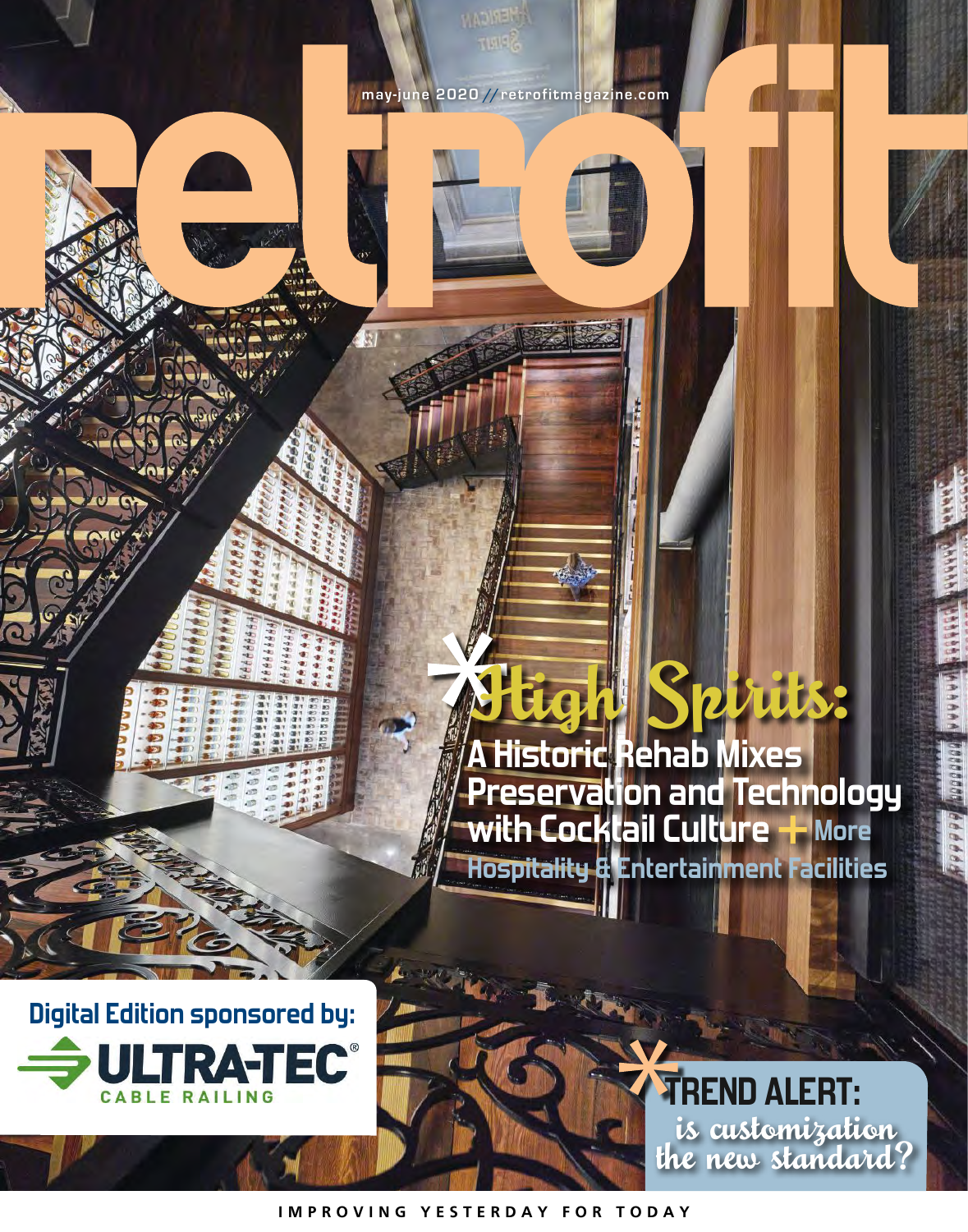**|** ENERGY **|**

# **GEOMICRODISTRICTS**

A Study Advocates for a Utility-scale Approach to Replace Existing Gas Lines with Ground-source Heat Pumps



GeoMicroDistrict: Ground-source heat pump closed vertical systems could be installed in a single row along an existing utility corridor. Vertical boreholes and service connections could be located between existing infrastructure.

#### WRITTEN BY **| RICHA YADAV**

In 2019, about 97 percent of U.S. natura<br>
gas pipelines were made of plastic or<br>
steel. Cast- and wrought-iron pipes we<br>
the remaining few and among the oldest n 2019, about 97 percent of U.S. natural gas pipelines were made of plastic or steel. Cast- and wrought-iron pipes were gas lines in the country, according to the U.S. Department of Transportation's Pipeline and Hazardous Safety Administration (read more at bit.ly/2UwHgdM). Nearly half of all iron pipes are concentrated in four states, including Massachusetts, New Jersey, New York and Pennsylvania. If cast-iron (and bare-steel pipelines) are left in the ground beyond their service life, utilities have to spend millions of dollars repairing leaks on old pipelines. When left unattended, leaking gas pipes release methane, which is a highly combustible gas that poses significant health, public safety and environmental risks.

In September 2018, a natural-gas leak resulted in 131 fires and three explosions in three communities in Merrimack Valley, Mass. Thousands of people from the city of Lawrence and towns of Andover and North Andover were forced to evacuate their homes. About 25 people were injured and one person died in the incident. In the winter months

that followed, more than 8,000 customers had no access to heat, hot water and gas. After a yearlong investigation, the National Safety Transportation Board determined there was inadequate planning and management by Columbia Gas of Massachusetts, which led to over pressurization in the valley's aging cast-iron gas pipes. (Read a synopsis of NTSB's report at bit.ly/3ajO59i.)

#### **Massachusetts Rethinks Gas Infrastructure**

Massachusetts has the second-oldest gas infrastructure system in the country with 6,000 miles of aging and leak-prone pipes, which make up 26 percent of the state's gas system. In recent years, natural-gas companies have faced a great deal of backlash caused by pipeline failures and methane leaks from aging pipelines. Gas companies are therefore actively replacing aging pipelines with corrosion-resistant high-density polyethylene plastic pipelines. It is estimated that repairing and replacing the state's leaking gas system can cost taxpayers more than \$9 billion during the next 20 years. This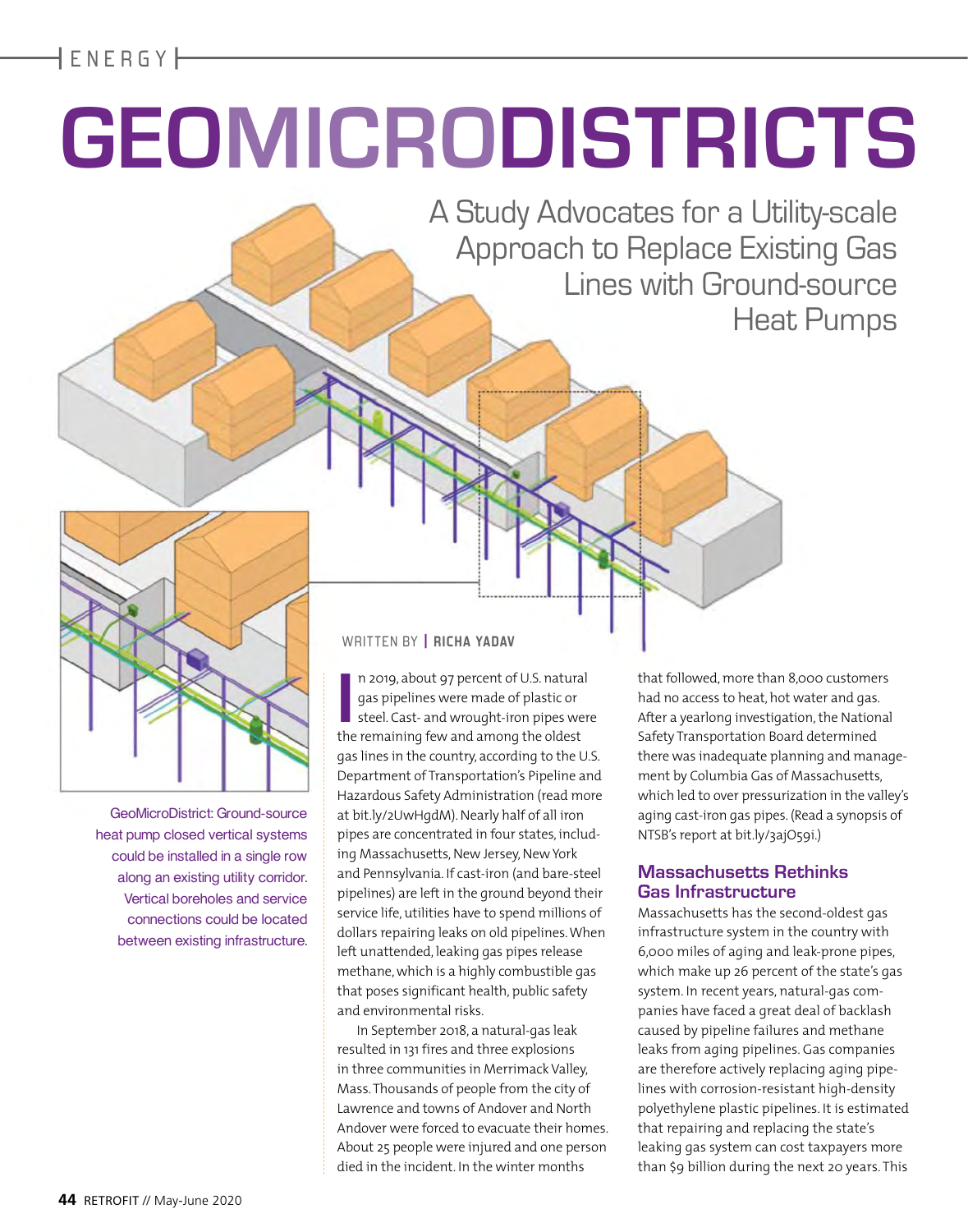does not include the price of lost gas that customers and businesses already pay in their monthly bills, which is estimated at \$90 million per year in the greater Boston area alone. (Learn more from a research article published by the Proceedings of the National Academy of Sciences of the United States of America, www.pnas.org/content/112/7/1941.)

Currently, nearly 70 percent of Massachusetts' electricity and 50 percent of heating energy loads are met by natural gas, all of which is imported from other regions in the U.S. and overseas. During peak winter season, the state faces massive gas shortages, increasing the wholesale price of gas, as well as the cost of power production. To address this energysecurity problem and overarching climate issues, the state has required electric utilities to use more renewable energy each year and has heavily invested in energy-efficiency programs. At the current pace, clean-energy alternatives are poised to undercut gas prices in coming years, per Rocky Mountain Institute, rmi.org/insight/clean-energy-portfoliospipelines-and-plants.

The decreasing cost of renewables will likely accelerate the pace of renewable deployment and building electrification, which will decrease gas consumption. If gas consumption declines, the utilization of gas pipelines will drop, inadvertently increasing the financial burden of maintaining the pipelines on a shrinking pool of gas customers. Although it is imperative to maintain gas lines for public safety, continually replacing leaking pipelines with new ones will not only cost taxpayers billions of dollars but also lock some gas customers into another 40 to 70 years of fossil-fuel dependency. The macroeconomics have forced Massachusetts policymakers and industry leaders to rethink future expansion of gas infrastructure.

Following the aftermath of Merrimack Valley, the Home Energy Efficiency Team (HEET), a local environmental non-profit, began exploring potential substitutes for gas infrastructure. Long known for its work on energyefficiency retrofits and methane-leak studies in Massachusetts, HEET wanted to explore an alternative business model where customers could purchase renewable thermal energy, instead of natural gas. In early 2019, HEET selected Buro Happold to lead a feasibility study for replacing aging natural-gas infrastructure with a network of ground-source heat pumps (GSHPs). (For a quick lesson about GSHPs, see "Understanding GSHP Systems", page 46.)

#### **Viability of GeoMicroDistricts**

During the development of the study, the term "GeoMicroDistrict" was coined to refer to the GSHP network that serves a street segment the length of street between two intersections or an intersection and a dead end. The GeoMicroDistrict would contain a shared loop running through an array of boreholes installed within public rights-of-way. The ambient water circulating in the shared loop would serve as the heat-exchanging medium between the ground and heating and/or cooling distribution systems housed within individual buildings. In theory, the concept is to incrementally replace leaking gas pipes with GeoMicroDistricts that are eventually interconnected to create a district-scale energy system.

District-scale GSHP systems are not a novel idea. In the U.S., universities like Colorado Mesa, Ball State and Furman, as well as many large-scale residential development projects have successfully installed and operated district-scale GSHP systems for years. However, strategic replacement of natural-gas pipelines with GSHP systems is certainly a unique proposition. For successful execution of this

# **A FUTURE FOR RENEWABLE ENERGY**

Following the public release of the GeoMicroDistrict Feasibility Study, Home Energy Efficiency Team (HEET), a Massachusetts environmental non-profit, and its supporting partners filed an act for utility transition to using renewable energy. Known as the FUTURE Act, the act was developed with legislative leaders to pass laws to improve regulations for gas distribution systems and to accelerate the transition to renewable energy. The FUTURE Act will grant utilities the permission to bill customers for renewable thermal credits (or Btus) instead of gas and proposes a renewable thermal credit market for the gas industry. The act calls for flexible regulations, allowing municipalities to choose energy alternatives, and requests for funding and financial incentives to encourage gas companies to distribute thermal renewable energy instead of gas. The bill was supported by 13 municipalities at the Telecommunications, Utilities and Energy Committee hearing last November. (Learn more about the hearing at malegislature.gov/ Bills/191/HD3719.) HEET is currently supporting Eversource Gas, a local utility, to pilot the GeoMicroDistrict concept in 2021.



Layout of prototype street segments (PSS), representing common building and land-use characteristics across Massachusetts.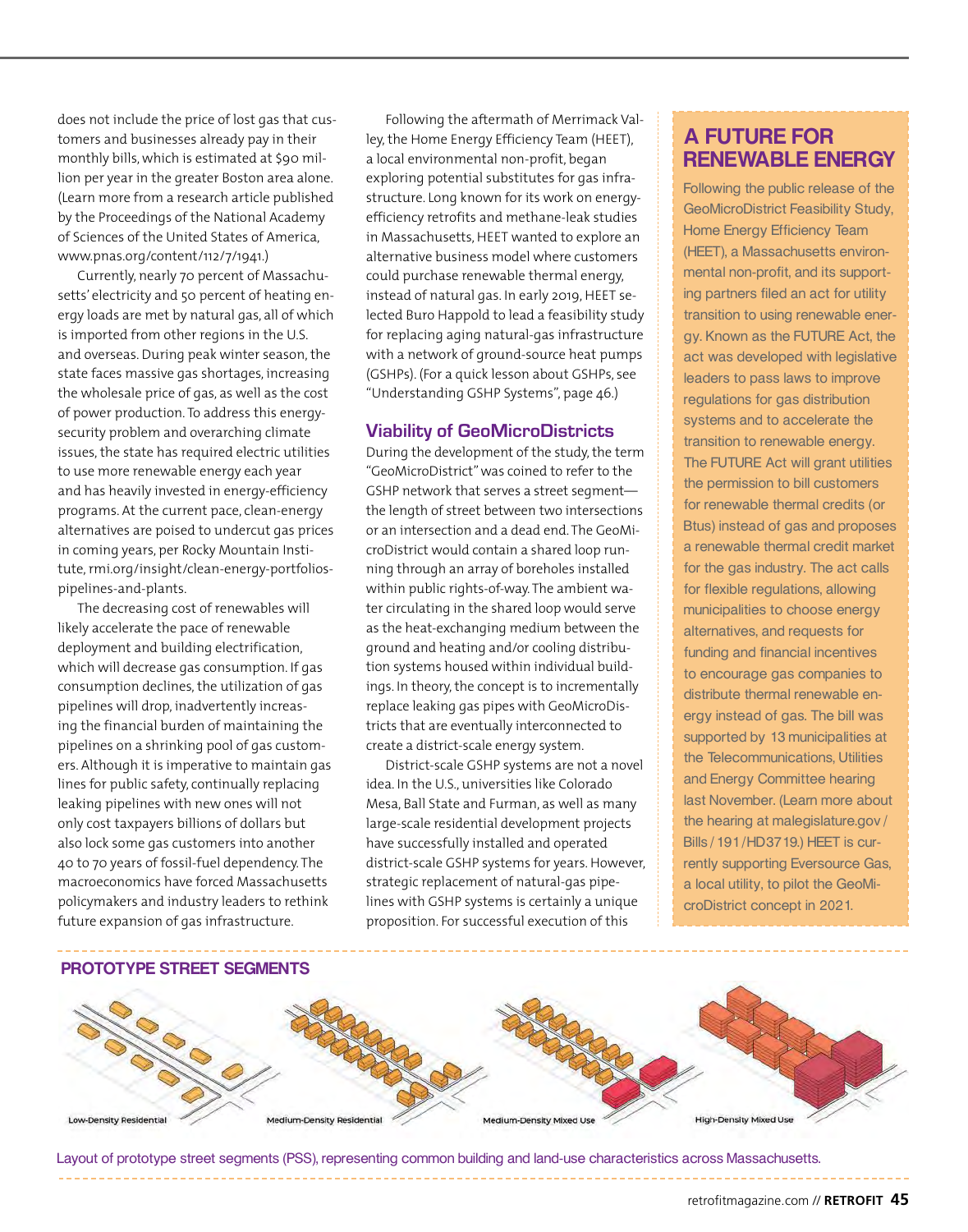

The Home Energy Efficiency Team (HEET) project aims to develop an innovative GeoMicroDistrict, which can potentially replace natural gas infrastructure with a network of neighborhood-scale district heating systems, supplying heat via a system of insulated pipes to homes, businesses, schools and more.

concept, various risks pertaining to site suitability, building compatibility, high upfront capital costs and operational reliability (energy load and capacity management) need to be mitigated.

To address these constraints, the GeoMicro-District Feasibility Study examined the engineering and economic viability of installing shared loops in four prototypical street segments (PSS). The PSS represent distinct building and land-use typologies prevalent in Massachusetts. Each PSS is composed of two contiguous lines of residential and/or commercial properties on either side of a 40-foot-wide, 500-footlong public right-of-way.

To avoid site conflicts with underground infrastructure systems (potable water, telecom, data cables, sewer, stormwater systems and the like), borehole installation area is limited to the 2-foot-wide gas utility corridor. The engineering layout is informed by the state's geological and seasonal parameters and designed to operate in balanced condition so as to prevent ground overheating or overcooling. The heating and cooling demand profiles of each PSS are then compared with the ground's thermal capacity to assess annual thermal loads met by interconnected GeoMicroDistricts.

Buro Happold's study concluded that interconnected GeoMicroDistricts can provide nearly 100 percent of the annual thermal loads in lowto medium-density residential and mixed-use commercial areas. High-density neighborhoods would require supplemental heating and cooling energy. The study strongly advocates for a utility-scale approach wherein existing gas companies install, operate and maintain the GeoMicroDistricts. It is assumed that any costs associated with systems outside the building are borne by the gas company. As the customer base increases, the load diversity, efficiency and economies of scale would improve. Furthermore, the utility also would be responsible for scaling and managing system capacity while integrating thermal energy storage and backup energy systems, as needed.

At this conceptual stage, it is assumed that

# **UNDERSTANDING GSHP SYSTEMS**

A ground-source heat pump (GSHP) is a heat-exchanging device that transfers heat to or from the ground, groundwater or surface water to provide space heating and cooling. These devices are some of the most energy-efficient and low-carbon spaceconditioning technologies available today. The GeoMicroDistrict Feasibility Study discussed in this article focuses on a subset of GSHPs called vertical ground-coupled heat pumps that exchange heat with the ground.

As compared to ambient air, the temperature of the ground remains relatively constant. Vertical ground-coupled systems utilize the temperature difference between the ground and interior spaces to transfer heat. The system consists of one or more heat pumps that are connected to a series of pipes, typically made of high-density polyethylene. These pipes form a closed loop that is buried in vertical boreholes. The boreholes can range from 4 to 6 inches in diameter and 100 to 500 feet in depth, though greater depths and larger diameters are possible.

A heat-transfer fluid, typically water or water with a nontoxic antifreeze solution, is circulated through the closed-loop to exchange thermal energy with the ground. The heat pumps regulate the fluid flow to transfer thermal energy to the building's HVAC system. In winter months, the circulating fluid extracts heat from the ground to heat indoor spaces and, in summer, heat is transferred from indoor spaces and rejected to the ground to provide cooling.

Multiple factors must be considered prior to sizing a GSHP system, including building heating and cooling requirements, available land area, and the geological and hydrogeological characteristics of the ground. For optimal performance, it is very critical to maintain stable ground temperature over the long-term. This can be achieved by balancing heat extracted and rejected into the ground (maintaining thermal balance).

The ground can withstand a 10 to 15 percent difference between heating and cooling loads but beyond that the ground may become gradually warmer or colder, reducing the operating efficiency of the GSHP system. To design a GSHP system that meets 100 percent of a building's heating and cooling demands, the system must have enough capacity to perform during extreme winter and summer days. Because heating and cooling demands are rarely identical, supplemental heating or cooling may be needed to meet peak demands while maintaining thermal balance.